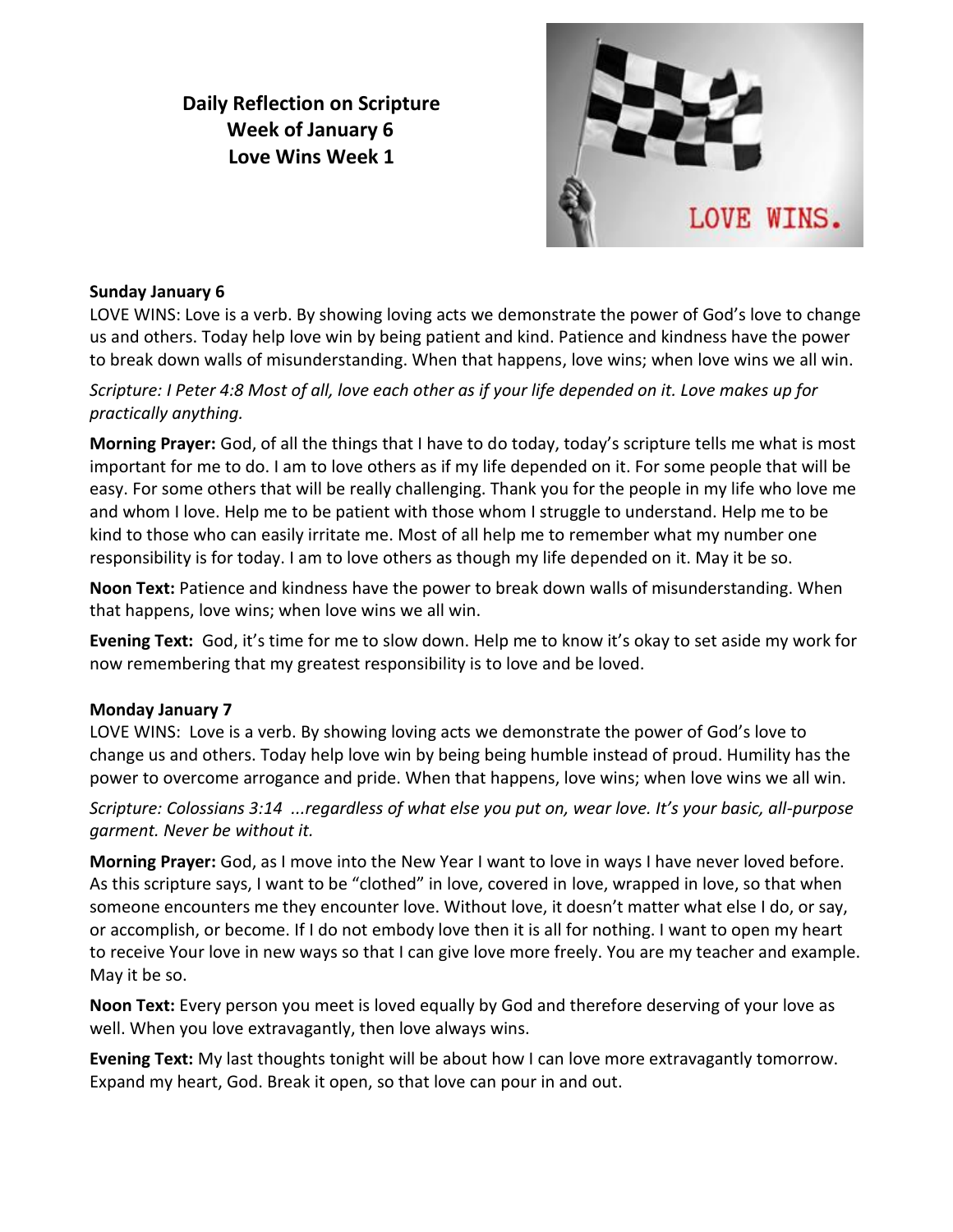#### **Tuesday January 8**

LOVE WINS: Love is a verb. By showing loving acts we demonstrate the power of God's love to change us and others. Today help love win by affirming people for their gifts and presence. Affirmation has the power to build strong and loving relationships. When that happens, love wins; when love wins we all win.

*Scripture: I Corinthians 16:13-14 Stand firm in the faith. Be courageous. Be strong. And do everything with love.*

**Morning Prayer:** God, as I begin another day, before I turn on the news and listen to stories of conflict and discord in our world, let me take some quiet time to soak in Your love and grace. Instead of allowing myself to be discouraged, I resolve to stand firm in my faith, to be courageous and strong. Let me extend Your love and grace with words of affirmation, words designed to build up instead of tear down. May it be so.

**Noon Text:** Stop and take stock. How are you showing love to others today? Have you been affirming your family, friends and co-workers? Affirmation demonstrates love.

**Evening Text:** God the day draws to a close and I reflect on how in offering affirmation to others I was affirmed myself because when we love each other it is win-win.

### **Wednesday January 9**

LOVE WINS: Love is a verb. By showing loving acts we demonstrate the power of God's love to change us and others. Today help love win by serving others. Service has the power to breakthrough stereotypes. When that happens, love wins; when love wins we all win.

*Scripture: Ephesians 4:2 Always be humble and gentle. Be patient with each other, making allowance for each other's faults because of your love.*

**Morning Prayer:** God as today begins, help me to look at every one in my path through Your eyes. Help me to see through previous experiences, preconceived ideas, and labels to see each person as an individual created by You, each with a purpose to be loved and to be love. By seeing others through eyes of acceptance and grace love wins. May it be so.

**Noon text:** Service has the power to break through stereotypes. When that happens, love wins; when love wins we all win. Help me show the power of love by serving others.

**Evening Text:** Tonight before I close my eyes, help me to rest in the reality that when I release unmet expectations and disappointments as an act of trust, that love wins.

#### **Thursday January 10**

LOVE WINS: Love is a verb. By showing loving acts we demonstrate the power of God's love to change us and others. Today help love win by listening with both of your ears. Listening makes people feel valued and loved. When that happens, love wins; when love wins we all win.

*Scripture: Luke 6:35 "Love your enemies! Do good to them. Lend to them without expecting to be repaid. Then your reward from heaven will be very great, and you will truly be acting as children of the Most High…*

**Morning Prayer:** God, please give me the strength to let go of resentments and anger that I harbor toward others. Give me the humility to reach out to these people with sincere expressions of love but expecting nothing in return, except for the peace that comes from surrendering my anger to love.